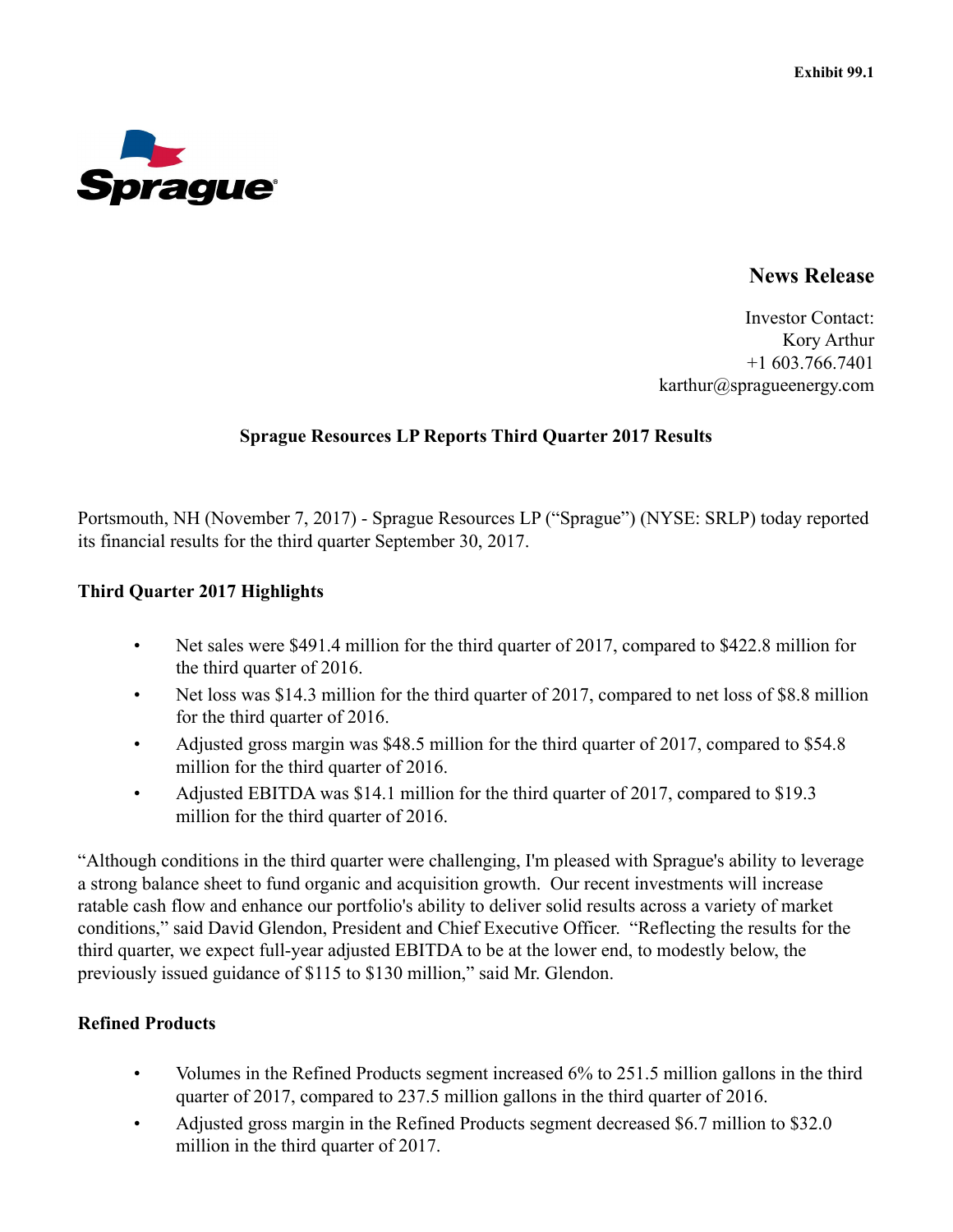"Sprague's Refined Products sales volumes increased 6% in the second quarter, supported by recent acquisitions and increased marine diesel, marine bunker and asphalt sales at Kildair," said Mr. Glendon. "The decline in the Refined Products adjusted gross margin was driven primarily by weaker adjusted unit margins in a well-supplied market, partially offset by the contribution from our recently completed acquisitions."

# **Natural Gas**

- Natural Gas segment volumes decreased 7% to 11.0 million Bcf in the third quarter of 2017, compared to 11.8 million Bcf in the third quarter of 2016.
- Natural Gas adjusted gross margin increased \$0.4 million, or 15%, to \$3.2 million for the third quarter of 2017, compared to \$2.8 million for the third quarter of 2016.

"Our Natural Gas adjusted gross margin increased \$0.4 million for the quarter, as a 24% increase in adjusted unit gross margins offset the decline in volume, continuing our trend of focusing on smaller, higher margin accounts," said Mr. Glendon.

# **Materials Handling**

• Materials Handling adjusted gross margin increased by \$0.1 million, or 1%, to \$11.4 million for the third quarter of 2017, compared to \$11.3 million for the third quarter of 2016.

"Sprague's Materials Handling adjusted gross margin for the third quarter improved marginally as a result of increased handling and throughput activity at Kildair, which was partially offset by decreased salt handling activity," reported Mr. Glendon.

## **Quarterly Distribution Increase**

On October 26, 2017, the Board of Directors of Sprague's general partner, Sprague Resources GP LLC, announced its fourteenth consecutive distribution increase and approved a cash distribution of \$0.6225 per unit for the quarter ended September 30, 2017, representing a 2% increase over the distribution declared for the quarter ended June 30, 2017. The distribution will be paid on November 13, 2017 to unitholders of record as of the close of business on November 6, 2017.

## **Financial Results Conference Call**

Management will review Sprague's third quarter 2017 financial results in a teleconference call for analysts and investors today, November 7, 2017.

|                              | Date and Time: November 7, 2017 at 1:00 PM ET     |
|------------------------------|---------------------------------------------------|
|                              | Dial-in numbers: (866) 516-2130 (U.S. and Canada) |
|                              | $(678)$ 509-7612 (International)                  |
| Participation Code: 87326969 |                                                   |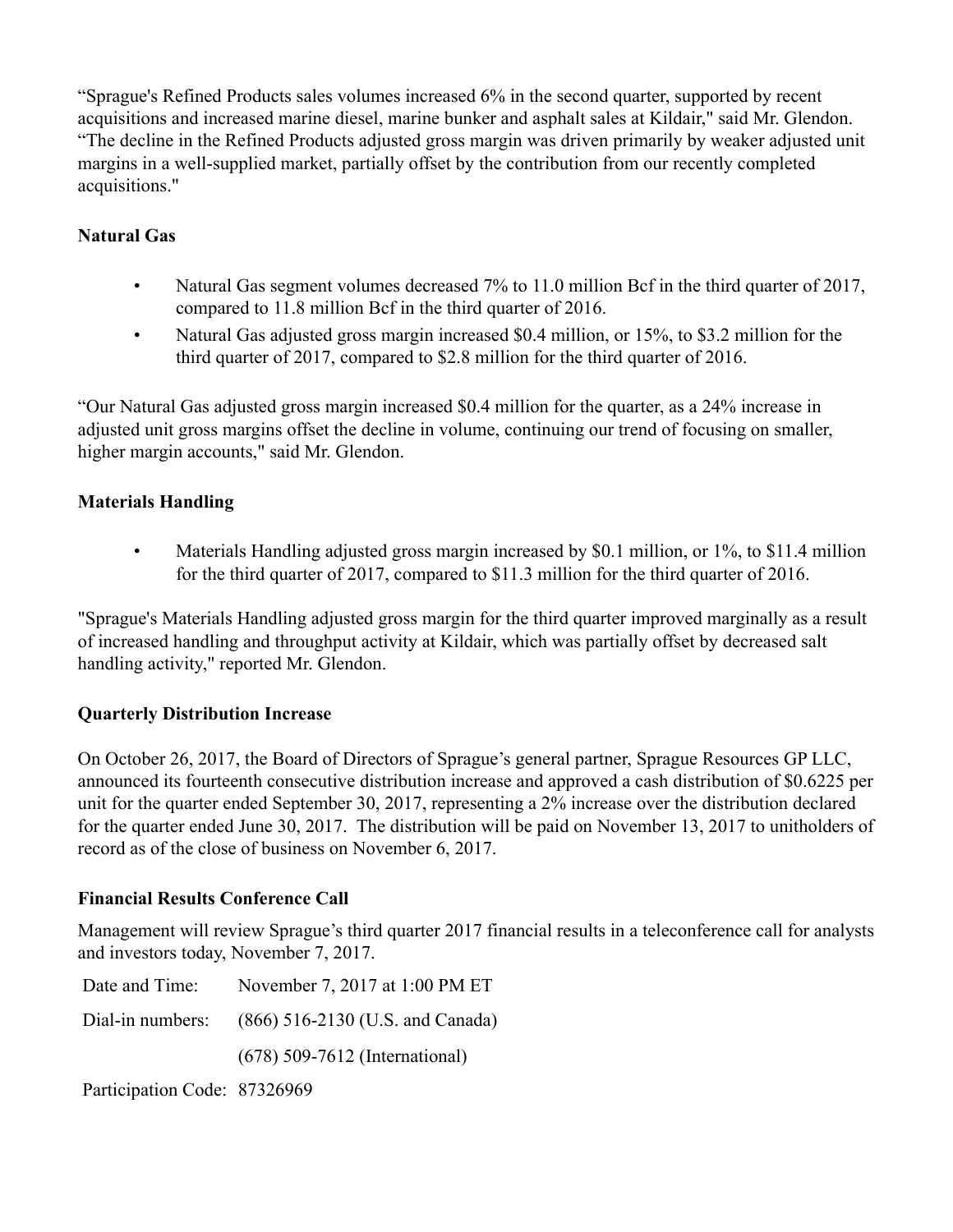The conference call may also be accessed live by a webcast available on the "Investor Relations" page of Sprague's website at www.spragueenergy.com and will be archived on the website for one year.

# **About Sprague Resources LP**

Sprague Resources LP is a master limited partnership engaged in the purchase, storage, distribution and sale of refined petroleum products and natural gas. Sprague also provides storage and handling services for a broad range of materials.

# **Non-GAAP Financial Measures**

Adjusted EBITDA, adjusted gross margin and adjusted unit gross margin are measures not defined by GAAP. We define EBITDA as net income (loss) before interest, income taxes, depreciation and amortization. We define adjusted EBITDA as EBITDA increased by unrealized hedging losses and decreased by unrealized hedging gains, in each case with respect to refined products and natural gas inventory, prepaid forward contracts and natural gas transportation contracts. We define adjusted gross margin as net sales less cost of products sold (exclusive of depreciation and amortization) and decreased by total commodity derivative gains and losses included in net income (loss) and increased by realized commodity derivative gains and losses included in net income (loss), in each case with respect to refined products and natural gas inventory, prepaid forward contracts and natural gas transportation contracts. Sprague defines adjusted unit gross margin as adjusted gross margin divided by units sold, as expressed in gallons for refined products, and in MMBtu for natural gas.

To manage Sprague's underlying performance, including its physical and derivative positions, management utilizes adjusted gross margin. Adjusted gross margin is also used by external users of our consolidated financial statements to assess our economic results of operations and its commodity market value reporting to lenders. EBITDA and adjusted EBITDA are used as supplemental financial measures by external users of our financial statements, such as investors, trade suppliers, research analysts and commercial banks to assess the financial performance of our assets, operations and return on capital without regard to financing methods, capital structure or historical cost basis; the ability of our assets to generate sufficient revenue, that when rendered to cash, will be available to pay interest on our indebtedness and make distributions to our equity holders; repeatable operating performance that is not distorted by non-recurring items or market volatility; and, the viability of acquisitions and capital expenditure projects.

Sprague believes that investors benefit from having access to the same financial measures that are used by its management and that these measures are useful to investors because they aid in comparing its operating performance with that of other companies with similar operations. The adjusted EBITDA, adjusted gross margin and adjusted unit margin data presented by Sprague may not be comparable to similarly titled measures at other companies because these items may be defined differently by other companies. Please see the attached reconciliations of net income to adjusted EBITDA and operating income to adjusted gross margin.

With regard to guidance, reconciliation of non-GAAP adjusted EBITDA to the closest corresponding GAAP measure (expected net income (loss)) is not available without unreasonable efforts on a forwardlooking basis due to the inherent difficulty and impracticality of forecasting certain amounts required by GAAP such as unrealized gains and losses on derivative hedges, which can have a significant and potentially unpredictable impact on our future GAAP financial results.

## **Forward Looking Statements**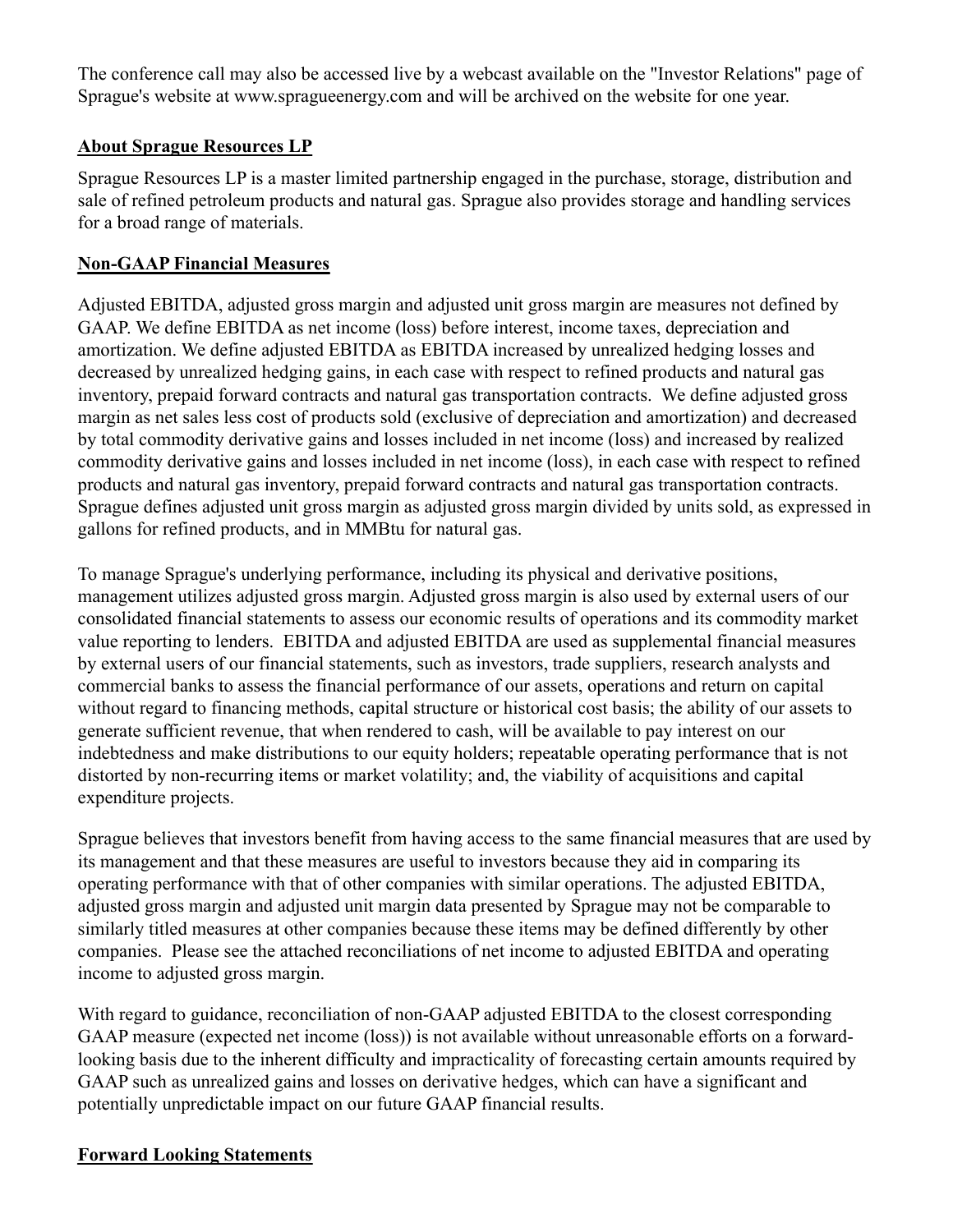Any statements in this press release about future expectations, plans and prospects for Sprague Resources LP or about Sprague Resources LP's future expectations, beliefs, goals, plans or prospects, constitute forward-looking statements within the meaning of Section 21E of the Securities Exchange Act of 1934. Any statements that are not statements of historical fact (including statements containing the words "believes," "plans," "anticipates," "expects," "estimates" and similar expressions) should also be considered forward-looking statements. These forward-looking statements involve risks and uncertainties and other factors that are difficult to predict and many of which are beyond management's control. Although Sprague believes that the assumptions underlying these statements are reasonable, investors are cautioned that such forward-looking statements are inherently uncertain and involve risks that may affect our business prospects and performance causing actual results to differ from those discussed in the foregoing release. Such risks and uncertainties include, by way of example and not of limitation: increased competition for our products or services; adverse weather conditions; changes in supply or demand for our products or services; nonperformance by major customers or suppliers; changes in operating conditions and costs; changes in the level of environmental remediation spending; potential equipment malfunction and unexpected capital expenditures; our ability to complete organic growth and acquisition projects; our ability to integrate acquired assets; potential labor issues; the legislative or regulatory environment; terminal construction/repair delays; political and economic conditions; and, the impact of security risks including terrorism, international hostilities and cyber-risk. These are not all of the important factors that could cause actual results to differ materially from those expressed in forward looking statements. Other applicable risks and uncertainties have been described more fully in Sprague's most recent Annual Report on Form 10-K filed with the U.S. Securities and Exchange Commission ("SEC") on March 10, 2017 and in the Partnership's subsequent Form 10-Q, Form 8-K and other documents filed with the SEC. Sprague undertakes no obligation and does not intend to update any forward-looking statements to reflect new information or future events. You are cautioned not to place undue reliance on these forward-looking statements, which speak only as of the date of this press release.

#### \*\*\*\*\*

This release is intended to be a qualified notice under Treasury Regulation Section 1.1446-4(b). Brokers and nominees should treat one hundred percent (100.0%) of Sprague's distributions to non-U.S. investors as being attributable to income that is effectively connected with a United States trade or business. Accordingly, Sprague's distributions to non-U.S. investors are subject to federal income tax withholding at the highest applicable effective tax rate.

###

(Financial Tables Below)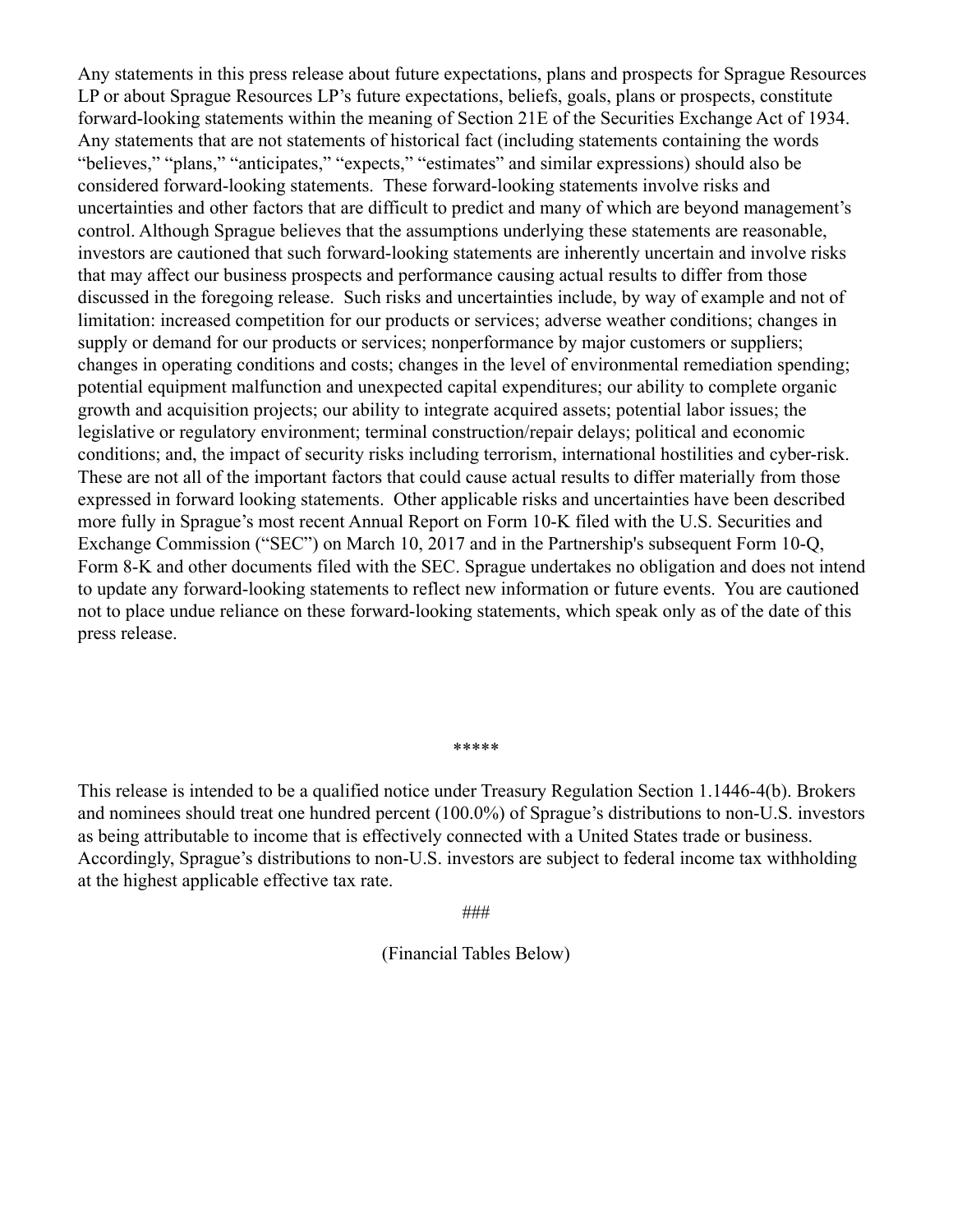#### **Sprague Resources LP Summary Financial Data Three and Nine Months Ended September 30, 2017 and 2016**

|                                                                       | Three Months Ended September 30, |               | Nine Months Ended September 30, |             |                   |             |                           |            |
|-----------------------------------------------------------------------|----------------------------------|---------------|---------------------------------|-------------|-------------------|-------------|---------------------------|------------|
|                                                                       | 2017                             |               | 2016                            |             | 2017              |             | 2016                      |            |
|                                                                       |                                  | (unaudited)   |                                 | (unaudited) |                   | (unaudited) | (unaudited)               |            |
|                                                                       | (\$ in thousands)                |               |                                 |             | (\$ in thousands) |             |                           |            |
| <b>Statement of Operations Data:</b>                                  |                                  |               |                                 |             |                   |             |                           |            |
| Net sales                                                             | \$                               | 491,393       | \$                              | 422,779     | S                 | 1,922,826   | \$                        | 1,623,173  |
| Operating costs and expenses:                                         |                                  |               |                                 |             |                   |             |                           |            |
| Cost of products sold (exclusive of depreciation and<br>amortization) |                                  | 456,656       |                                 | 383,211     |                   | 1,720,860   |                           | 1,463,938  |
| Operating expenses                                                    |                                  | 16,891        |                                 | 15,725      |                   | 50,624      |                           | 49,078     |
| Selling, general and administrative                                   |                                  | 17,559        |                                 | 19,735      |                   | 63,472      |                           | 62,099     |
| Depreciation and amortization                                         |                                  | 6,655         |                                 | 5,329       |                   | 19,537      |                           | 16,001     |
| Total operating costs and expenses                                    |                                  | 497,761       |                                 | 424,000     |                   | 1,854,493   |                           | 1,591,116  |
| Operating income (loss)                                               |                                  | (6,368)       |                                 | (1,221)     |                   | 68,333      |                           | 32,057     |
| Other income (expense)                                                |                                  |               |                                 | (19)        |                   | 183         |                           | (114)      |
| Interest income                                                       |                                  | 75            |                                 | 40          |                   | 247         |                           | 379        |
| Interest expense                                                      |                                  | (7,170)       |                                 | (6,685)     |                   | (22, 604)   |                           | (20, 179)  |
| (Loss) income before income taxes                                     |                                  | (13, 463)     |                                 | (7,885)     |                   | 46,159      |                           | 12,143     |
| Income tax provision                                                  |                                  | (853)         |                                 | (909)       |                   | (3,768)     |                           | (861)      |
| Net (loss) income                                                     |                                  | (14,316)      |                                 | (8,794)     |                   | 42,391      |                           | 11,282     |
| Incentive distributions declared                                      |                                  | (1,024)       |                                 | (488)       |                   | (2,620)     |                           | (1, 144)   |
| Limited partners' interest in net (loss) income                       | $\boldsymbol{\mathsf{S}}$        | $(15,340)$ \$ |                                 | (9,282)     | $\sqrt{3}$        | 39,771      | $\mathcal{S}$             | 10,138     |
| Net (loss) income per limited partner unit:                           |                                  |               |                                 |             |                   |             |                           |            |
| Common - basic                                                        | $\$$                             | $(0.68)$ \$   |                                 | $(0.44)$ \$ |                   | 1.80        | $\boldsymbol{\mathsf{S}}$ | 0.48       |
| Common - diluted                                                      | \$                               | (0.68)        | $\mathbf{\$}$                   | $(0.44)$ \$ |                   | 1.78        | \$                        | 0.46       |
| Subordinated - basic and diluted                                      |                                  | $N/A$ \$      |                                 | (0.44)      |                   | N/A         | $\mathcal{S}$             | 0.48       |
| Units used to compute net income per limited partner unit:            |                                  |               |                                 |             |                   |             |                           |            |
| Common - basic                                                        |                                  | 22,543,527    |                                 | 11,229,805  |                   | 22,093,578  |                           | 11,189,987 |
| Common - diluted                                                      |                                  | 22,543,527    |                                 | 11,229,805  |                   | 22,368,432  |                           | 11,506,830 |
| Subordinated - basic and diluted                                      |                                  | N/A           |                                 | 10,071,970  |                   | N/A         |                           | 10,071,970 |
| Distribution declared per unit                                        | \$                               | 0.6225        | \$                              | 0.5625      | \$                | 1.8225      | $\mathbf{\$}$             | 1.6425     |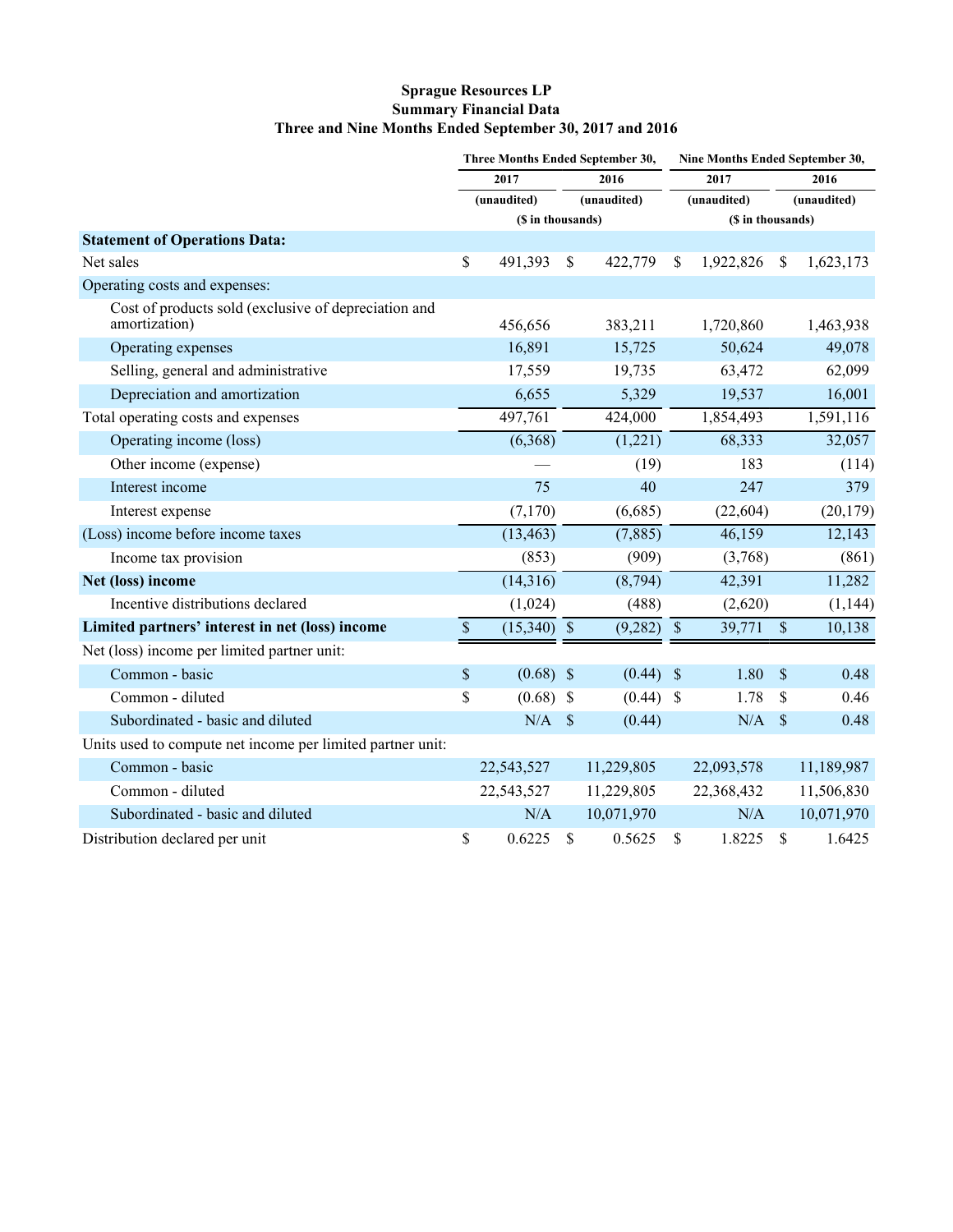#### **Sprague Resources LP Volume, Net Sales and Adjusted Gross Margin by Segment Three and Nine Months Ended September 30, 2017 and 2016**

|                                                                        | Three Months Ended September 30, |                               |                          | Nine Months Ended September 30, |                 |             |                               |             |  |
|------------------------------------------------------------------------|----------------------------------|-------------------------------|--------------------------|---------------------------------|-----------------|-------------|-------------------------------|-------------|--|
|                                                                        | 2017                             |                               | 2016                     |                                 | 2017            |             | 2016                          |             |  |
|                                                                        |                                  | (unaudited)                   |                          | (unaudited)                     |                 | (unaudited) |                               | (unaudited) |  |
|                                                                        |                                  | (\$ and volumes in thousands) |                          |                                 |                 |             | (\$ and volumes in thousands) |             |  |
| <b>Volumes:</b>                                                        |                                  |                               |                          |                                 |                 |             |                               |             |  |
| Refined products (gallons)                                             |                                  | 251,496                       |                          | 237,510                         |                 | 994,518     |                               | 978,264     |  |
| Natural gas (MMBtus)                                                   |                                  | 10,963                        |                          | 11,810                          |                 | 44,677      |                               | 44,799      |  |
| Materials handling (short tons)                                        |                                  | 603                           |                          | 764                             |                 | 1,879       |                               | 2,016       |  |
| Materials handling (gallons)                                           |                                  | 74,214                        |                          | 78,330                          |                 | 301,896     |                               | 234,738     |  |
| <b>Net Sales:</b>                                                      |                                  |                               |                          |                                 |                 |             |                               |             |  |
| Refined products                                                       | \$                               | 425,492                       | $\$$                     | 350,528                         | $\mathbb{S}$    | 1,638,066   | $\boldsymbol{\mathsf{S}}$     | 1,331,197   |  |
| Natural gas                                                            |                                  | 49,694                        |                          | 55,868                          |                 | 235,068     |                               | 240,256     |  |
| Materials handling                                                     |                                  | 11,395                        |                          | 11,304                          |                 | 34,118      |                               | 35,848      |  |
| Other operations                                                       |                                  | 4,812                         |                          | 5,079                           |                 | 15,574      |                               | 15,872      |  |
| Total net sales                                                        | $\overline{\mathcal{S}}$         | 491,393                       | $\overline{\mathcal{S}}$ | $\frac{422,779}{S}$             |                 | 1,922,826   | $\overline{\$}$               | 1,623,173   |  |
| Reconciliation of Operating (loss) Income to Adjusted Gross Margin:    |                                  |                               |                          |                                 |                 |             |                               |             |  |
| <b>Operating (loss) income</b>                                         |                                  | (6,368)                       |                          | (1,221)                         |                 | 68,333      |                               | 32,057      |  |
| Operating costs and expenses not allocated to operating segments:      |                                  |                               |                          |                                 |                 |             |                               |             |  |
| Operating expenses                                                     |                                  | 16,891                        |                          | 15,725                          |                 | 50,624      |                               | 49,078      |  |
| Selling, general and administrative                                    |                                  | 17,559                        |                          | 19,735                          |                 | 63,472      |                               | 62,099      |  |
| Depreciation and amortization                                          |                                  | 6,655                         |                          | 5,329                           |                 | 19,537      |                               | 16,001      |  |
| Add: unrealized loss (gain) on inventory derivatives                   |                                  | 13,673                        |                          | 14,636                          |                 | (15, 374)   |                               | 26,592      |  |
| Add: unrealized (gain) loss on prepaid forward<br>contract derivatives |                                  | (667)                         |                          | (120)                           |                 | (907)       |                               | (1,161)     |  |
| Add: unrealized loss (gain) on natural gas<br>transportation contracts |                                  | 760                           |                          | 672                             |                 | (6,105)     |                               | 5,221       |  |
| Total adjusted gross margin:                                           | $\mathcal{S}$                    | 48,503                        | $\mathbb S$              | 54,756                          | $\mathcal{S}$   | 179,580     | $\$$                          | 189,887     |  |
| <b>Adjusted Gross Margin:</b>                                          |                                  |                               |                          |                                 |                 |             |                               |             |  |
| Refined products                                                       | \$                               | 32,014                        | \$                       | 38,693                          | \$              | 95,307      | $\boldsymbol{\mathsf{S}}$     | 104,070     |  |
| Natural gas                                                            |                                  | 3,197                         |                          | 2,773                           |                 | 44,355      |                               | 43,734      |  |
| Materials handling                                                     |                                  | 11,395                        |                          | 11,305                          |                 | 34,118      |                               | 35,826      |  |
| Other operations                                                       |                                  | 1,897                         |                          | 1,985                           |                 | 5,800       |                               | 6,257       |  |
| Total adjusted gross margin                                            | \$                               | 48,503 \$                     |                          | 54,756                          | $\overline{\$}$ | 179,580     | $\$$                          | 189,887     |  |